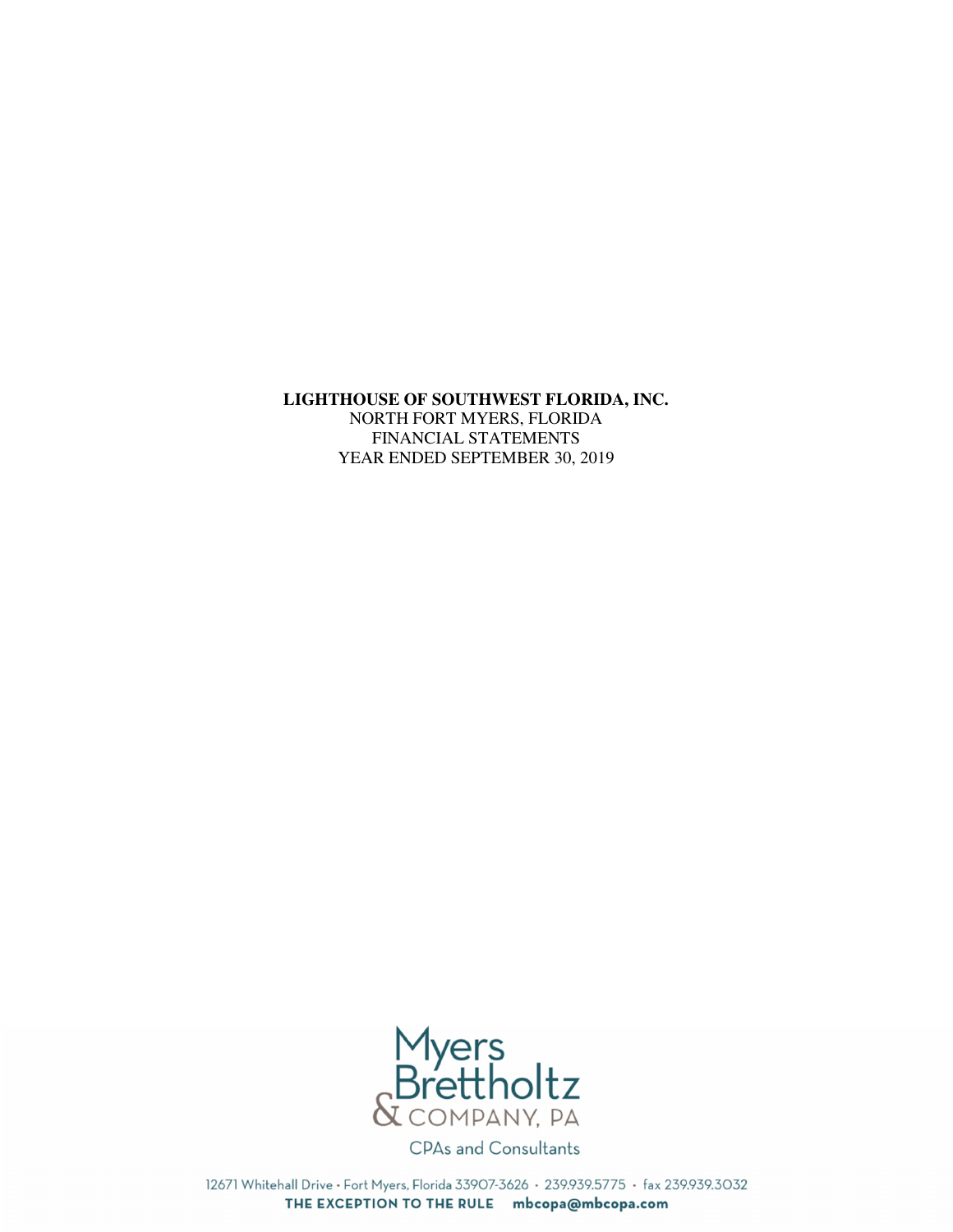# **TABLE OF CONTENTS**

| <b>FINANCIAL STATEMENTS</b> |  |
|-----------------------------|--|
|                             |  |
|                             |  |
|                             |  |
|                             |  |
|                             |  |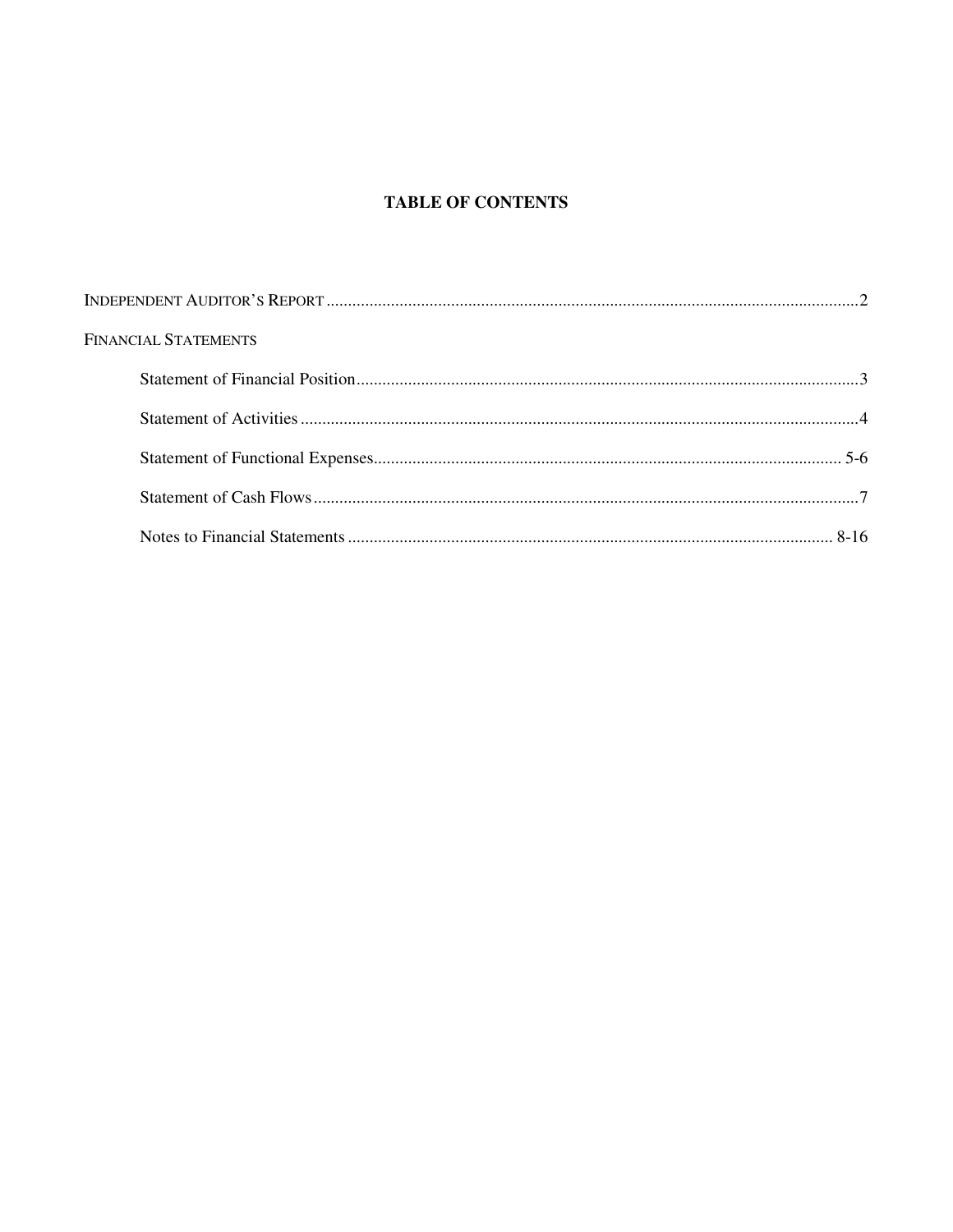

## **INDEPENDENT AUDITOR'S REPORT**

To the Board of Directors of Lighthouse of Southwest Florida, Inc.

We have audited the accompanying financial statements of Lighthouse of Southwest Florida, Inc. (a nonprofit organization), which comprise the statement of financial position as of September 30, 2019, and the related statements of activities, functional expenses and cash flows for the year then ended, and the related notes to the financial statements.

## **Management's Responsibility for the Financial Statements**

Management is responsible for the preparation and fair presentation of these financial statements in accordance with accounting principles generally accepted in the United States of America; this includes the design, implementation, and maintenance of internal control relevant to the preparation and fair presentation of financial statements that are free from material misstatement, whether due to fraud or error.

# **Auditor's Responsibility**

Our responsibility is to express an opinion on these financial statements based on our audit. We conducted our audit in accordance with auditing standards generally accepted in the United States of America. Those standards require that we plan and perform the audit to obtain reasonable assurance about whether the financial statements are free from material misstatement.

An audit involves performing procedures to obtain audit evidence about the amounts and disclosures in the financial statements. The procedures selected depend on the auditor's judgment, including the assessment of the risks of material misstatement of the financial statements, whether due to fraud or error. In making those risk assessments, the auditor considers internal control relevant to the entity's preparation and fair presentation of the financial statements in order to design audit procedures that are appropriate in the circumstances, but not for the purpose of expressing an opinion on the effectiveness of the entity's internal control. Accordingly, we express no such opinion. An audit also includes evaluating the appropriateness of accounting policies used and the reasonableness of significant accounting estimates made by management, as well as evaluating the overall presentation of the financial statements.

We believe that the audit evidence we have obtained is sufficient and appropriate to provide a basis for our audit opinion.

# **Opinion**

In our opinion, the financial statements referred to above present fairly, in all material respects, the financial position of Lighthouse of Southwest Florida, Inc. as of September 30, 2019, and the changes in its net assets and its cash flows for the year then ended in accordance with accounting principles generally accepted in the United States of America.

Myres, Sutthe for Congress, ft-

MYERS, BRETTHOLTZ & COMPANY, PA Fort Myers, Florida January 28, 2020

12671 Whitehall Drive · Fort Myers, Florida 33907-3626 · 239.939.5775 · fax 239.939.3032 THE EXCEPTION TO THE RULE mbcopa@mbcopa.com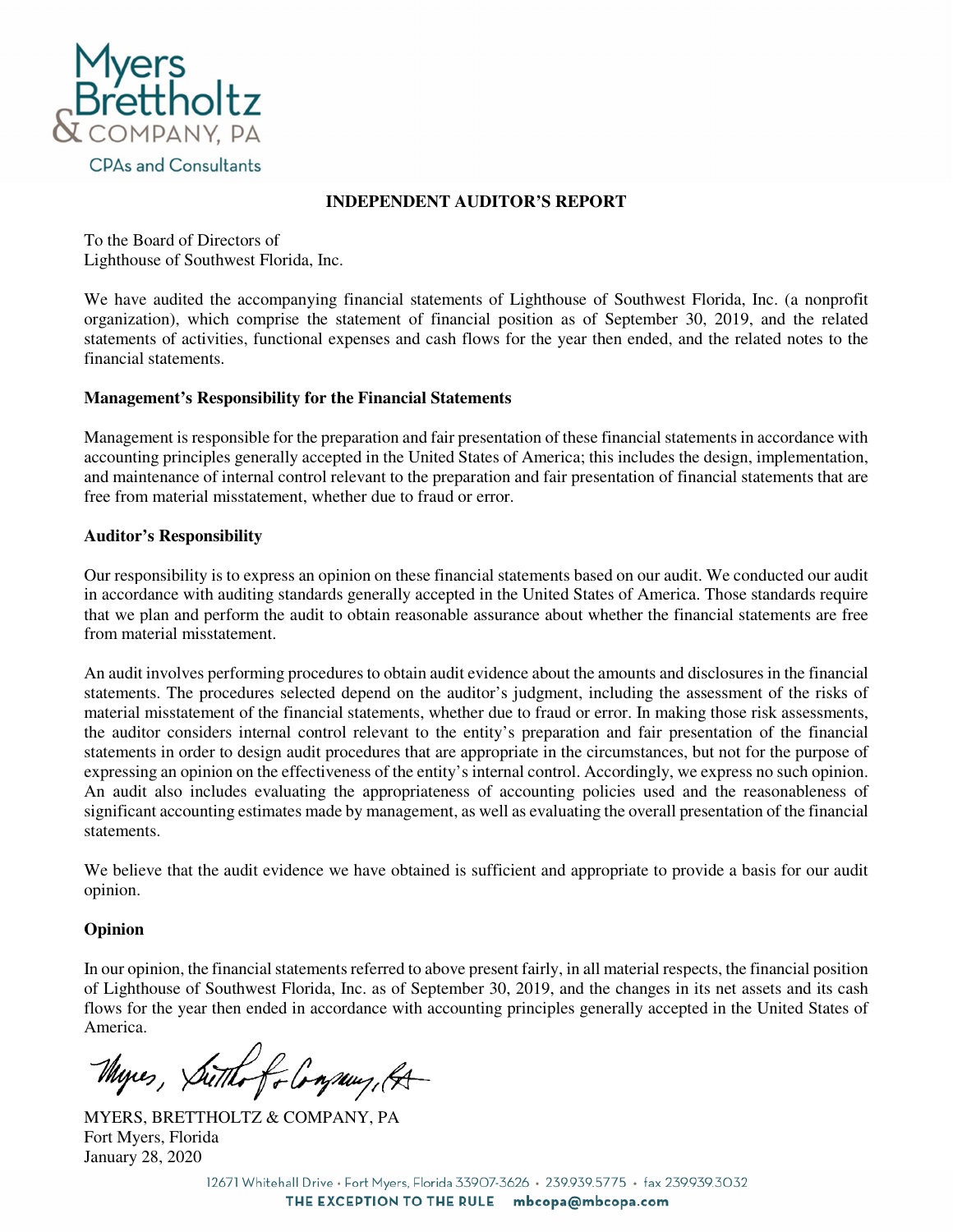## LIGHTHOUSE OF SOUTHWEST FLORIDA, INC. STATEMENT OF FINANCIAL POSITION SEPTEMBER 30, 2019

| Assets<br>Cash and cash equivalents<br>Investments<br>Investments, restricted<br>Grants receivable<br>Prepaid expenses<br>Inventory<br>Land, building, and equipment, net | \$ | 228,307<br>464,254<br>402,104<br>86,775<br>4,007<br>5,147<br>313,231 |
|---------------------------------------------------------------------------------------------------------------------------------------------------------------------------|----|----------------------------------------------------------------------|
| Total assets                                                                                                                                                              | S  | 1,503,825                                                            |
| <b>Liabilities and Net Assets</b>                                                                                                                                         |    |                                                                      |
| Liabilities<br>Accounts payable and accrued expenses<br>Accrued compensated absences                                                                                      | \$ | 57,023<br>16,757                                                     |
| <b>Total liabilities</b>                                                                                                                                                  |    | 73,780                                                               |
| <b>Net Assets</b><br>Without donor restrictions<br>With donor restrictions                                                                                                |    | 962,484<br>467,561                                                   |
| Total net assets                                                                                                                                                          |    | 1,430,045                                                            |
| Total liabilities and net assets                                                                                                                                          | \$ | 1,503,825                                                            |

Read Independent Auditor's Report. The accompanying notes are an integral part of the financial statements.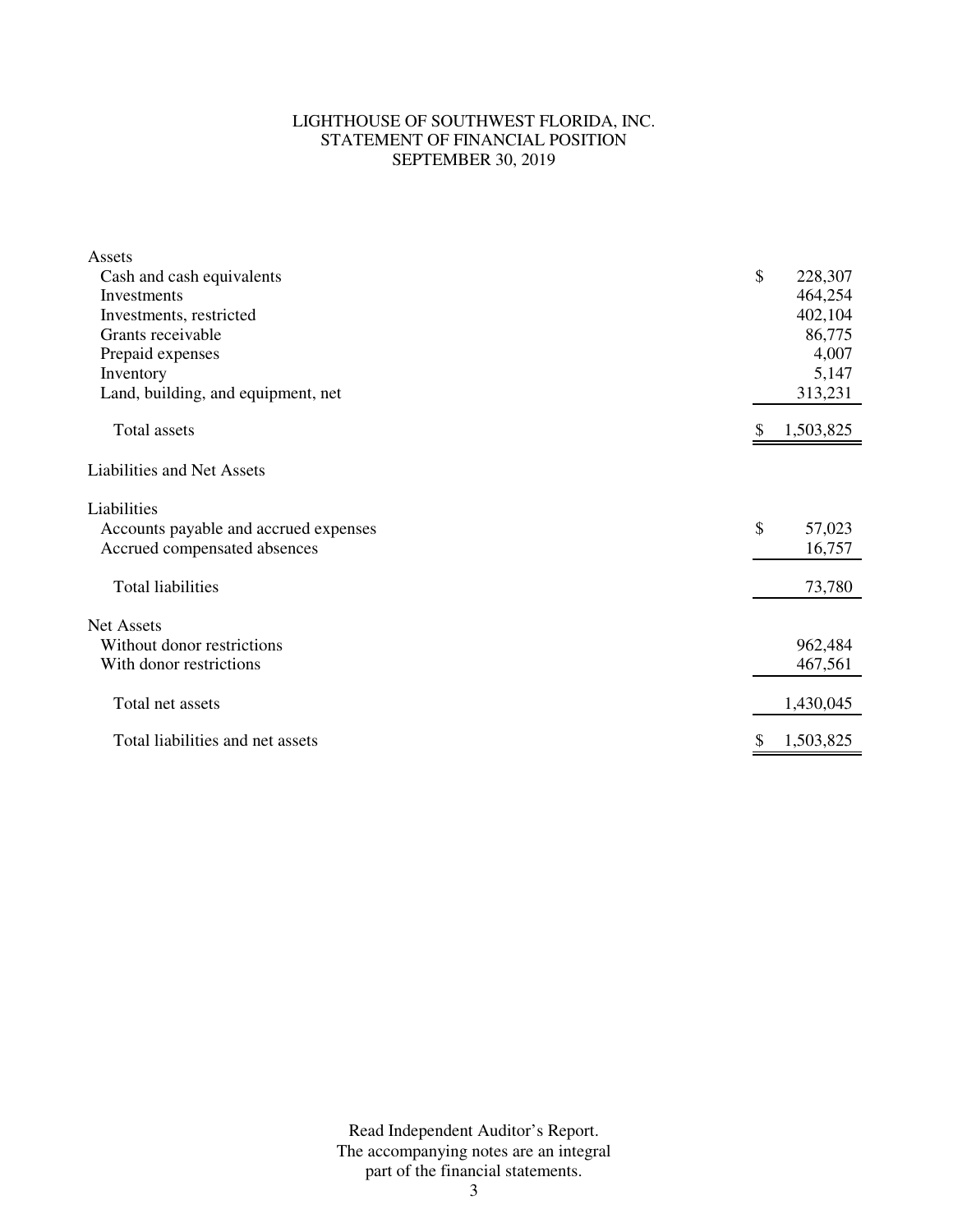## LIGHTHOUSE OF SOUTHWEST FLORIDA, INC. STATEMENT OF ACTIVITIES FOR THE YEAR ENDED SEPTEMBER 30, 2019

|                                                 | <b>Without Donor</b><br>Restrictions | With Donor<br>Restrictions | Total           |
|-------------------------------------------------|--------------------------------------|----------------------------|-----------------|
| Revenue and support                             |                                      |                            |                 |
| Gross proceeds from special fund raising events | \$<br>51,397                         | \$                         | \$<br>51,397    |
| Less costs of direct benefits to donors         | 12,149                               |                            | 12,149          |
| Net proceeds from special fund raising events   | 39,248                               |                            | 39,248          |
| Division of Blind Services                      | 660,905                              |                            | 660,905         |
| Lee County                                      | 238,356                              |                            | 238,356         |
| Florida Department of Transportation            | 40,000                               |                            | 40,000          |
| <b>Hendry County</b>                            | 6,010                                |                            | 6,010           |
| United Way                                      | 76,625                               |                            | 76,625          |
| Program fees                                    | 6,294                                |                            | 6,294           |
| Contributions                                   | 161,337                              | 106,329                    | 267,666         |
| Interest and dividends                          | 18,307                               |                            | 18,307          |
| Other                                           | 8,849                                |                            | 8,849           |
| Net assets released from restriction            | 47,444                               | (47, 444)                  |                 |
| Total revenue and support                       | 1,303,375                            | 58,885                     | 1,362,260       |
| Expenses                                        |                                      |                            |                 |
| Program services                                |                                      |                            |                 |
| Independent living skills                       | 430,964                              |                            | 430,964         |
| <b>Blind babies</b>                             | 192,526                              |                            | 192,526         |
| Vocational rehabilitation                       | 328,891                              |                            | 328,891         |
| Childrens vision rehabilitation                 | 160,254                              |                            | 160,254         |
| Other                                           | 16,738                               |                            | 16,738          |
| Total program services                          | 1,129,373                            |                            | 1,129,373       |
| Supporting services                             |                                      |                            |                 |
| General and administrative                      | 63,742                               |                            | 63,742          |
| Fund raising                                    | 55,614                               |                            | 55,614          |
| Total supporting services                       | 119,356                              |                            | 119,356         |
| Total expenses                                  | 1,248,729                            |                            | 1,248,729       |
| Increase in net assets from operations          | 54,646                               | 58,885                     | 113,531         |
| Non-operating Activities                        |                                      |                            |                 |
| Investment return, net                          | 12,950                               |                            | 12,950          |
| Change in net assets                            | 67,596                               | 58,885                     | 126,481         |
| Net assets, beginning of year                   | 894,888                              | 408,676                    | 1,303,564       |
| Net assets, end of year                         | 962,484<br>\$                        | \$<br>467,561              | 1,430,045<br>\$ |

part of the financial statements. Read Independent Auditor's Report. The accompanying notes are an integral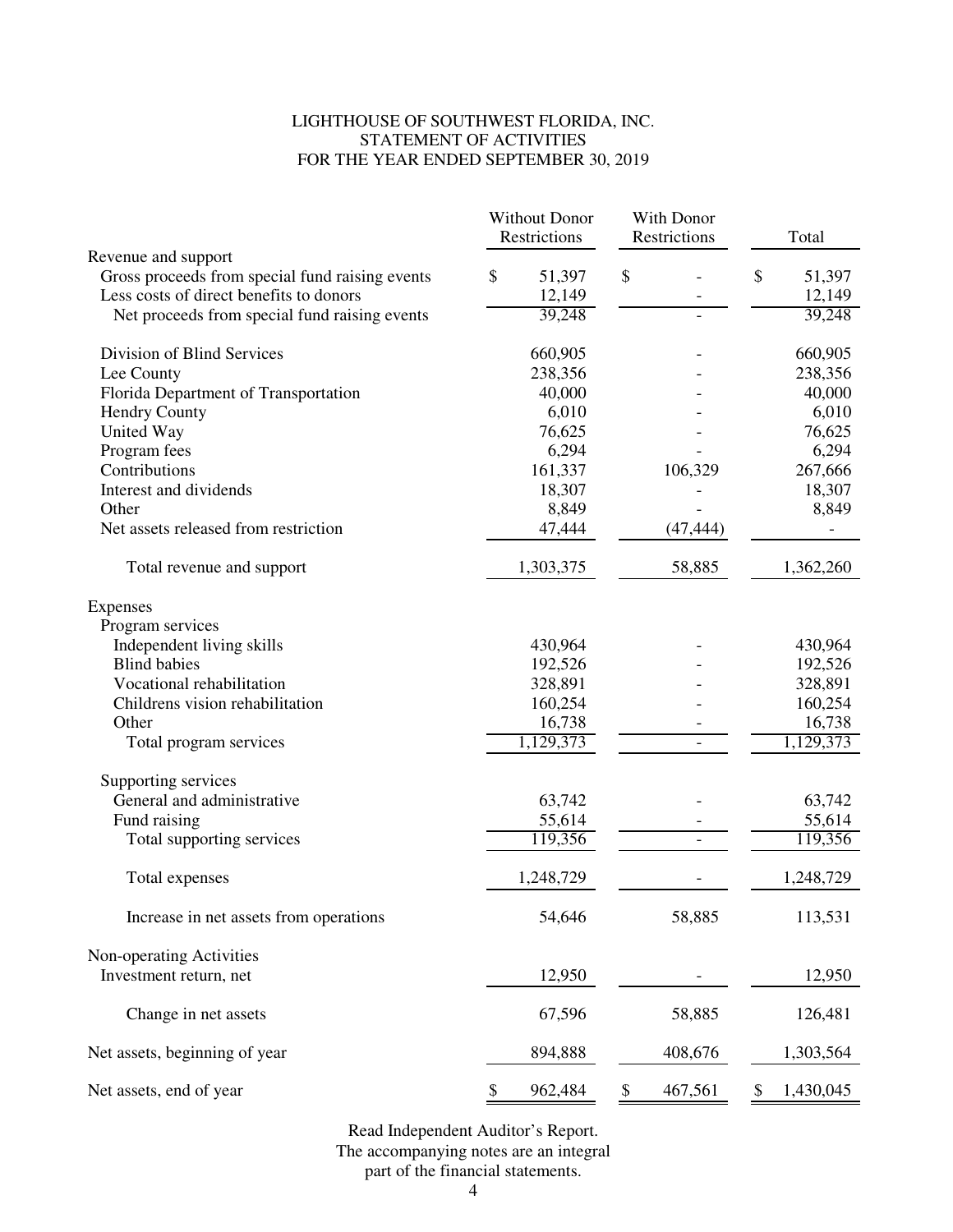# LIGHTHOUSE OF SOUTHWEST FLORIDA, INC. STATEMENT OF FUNCTIONAL EXPENSES FOR THE YEAR ENDED SEPTEMBER 30, 2019

|                                                                                                              |               |                                      |               | Program Services                          |                              |                                            |                                       |                                           |
|--------------------------------------------------------------------------------------------------------------|---------------|--------------------------------------|---------------|-------------------------------------------|------------------------------|--------------------------------------------|---------------------------------------|-------------------------------------------|
|                                                                                                              |               | Independent<br><b>Living Skills</b>  |               | <b>Blind Babies</b>                       | Vocational<br>Rehabilitation |                                            | Childrens<br>Vision<br>Rehabilitation |                                           |
| <b>Salaries</b><br>Payroll taxes<br>Workers compensation insurance<br>Employee benefits<br>Other staff costs | $\mathcal{S}$ | 277,825<br>21,115<br>5,844<br>26,179 | $\mathcal{S}$ | 144,073<br>10,951<br>1,474<br>5,851<br>15 | \$                           | 210,282<br>16,026<br>3,891<br>24,668<br>79 | $\mathcal{S}$                         | 107,784<br>8,185<br>2,126<br>11,785<br>84 |
| Total salaries and related expenses                                                                          |               | 330,963                              |               | 162,364                                   |                              | 254,946                                    |                                       | 129,964                                   |
| Advertising<br>Bank and credit card fees<br>Cost of direct benefits to donors                                |               | 596                                  |               |                                           |                              |                                            |                                       |                                           |
| Cost of goods sold<br>Depreciation                                                                           |               | 25,276                               |               | 4,115                                     |                              | 18,036                                     |                                       | 4,115                                     |
| Development<br>Dues and subscriptions                                                                        |               | 2,954                                |               | 941                                       |                              | 1,354                                      |                                       | 535                                       |
| Grant repayment<br>Insurance<br>Meetings and conferences                                                     |               | 5,286<br>11,949<br>1,431             |               | 860<br>6,245<br>2,108                     |                              | 3,811<br>12,421<br>972                     |                                       | 860<br>6,245<br>1,854                     |
| Occupancy<br>Other                                                                                           |               | 12,031<br>2                          |               | 3,164                                     |                              | 9,815                                      |                                       | 3,166                                     |
| Postage<br>Printing                                                                                          |               | 741<br>183                           |               | 128<br>191                                |                              | 256<br>149                                 |                                       | 128<br>191                                |
| Professional services<br>Program<br>Registration and licensing                                               |               | 11,462<br>10,755                     |               | 1,765<br>6,796                            |                              | 5,827<br>12,807                            |                                       | 2,428<br>7,222                            |
| Repairs and maintenance<br>Supplies<br>Telephone                                                             |               | 8,437<br>4,560<br>4,338              |               | 1,687<br>1,219<br>943                     |                              | 4,050<br>2,373<br>2,074                    |                                       | 1,687<br>916<br>943                       |
| Total expenses by function                                                                                   |               | 430,964                              |               | 192,526                                   |                              | 328,891                                    |                                       | 160,254                                   |
| Less expenses included with revenue<br>on the statement of activities<br>Cost of direct benefits to donors   |               |                                      |               |                                           |                              |                                            |                                       |                                           |
| Total expenses included in the<br>expense section on the statement<br>of activities                          | \$            | 430,964                              | \$            | 192,526                                   | \$                           | 328,891                                    | \$                                    | 160,254                                   |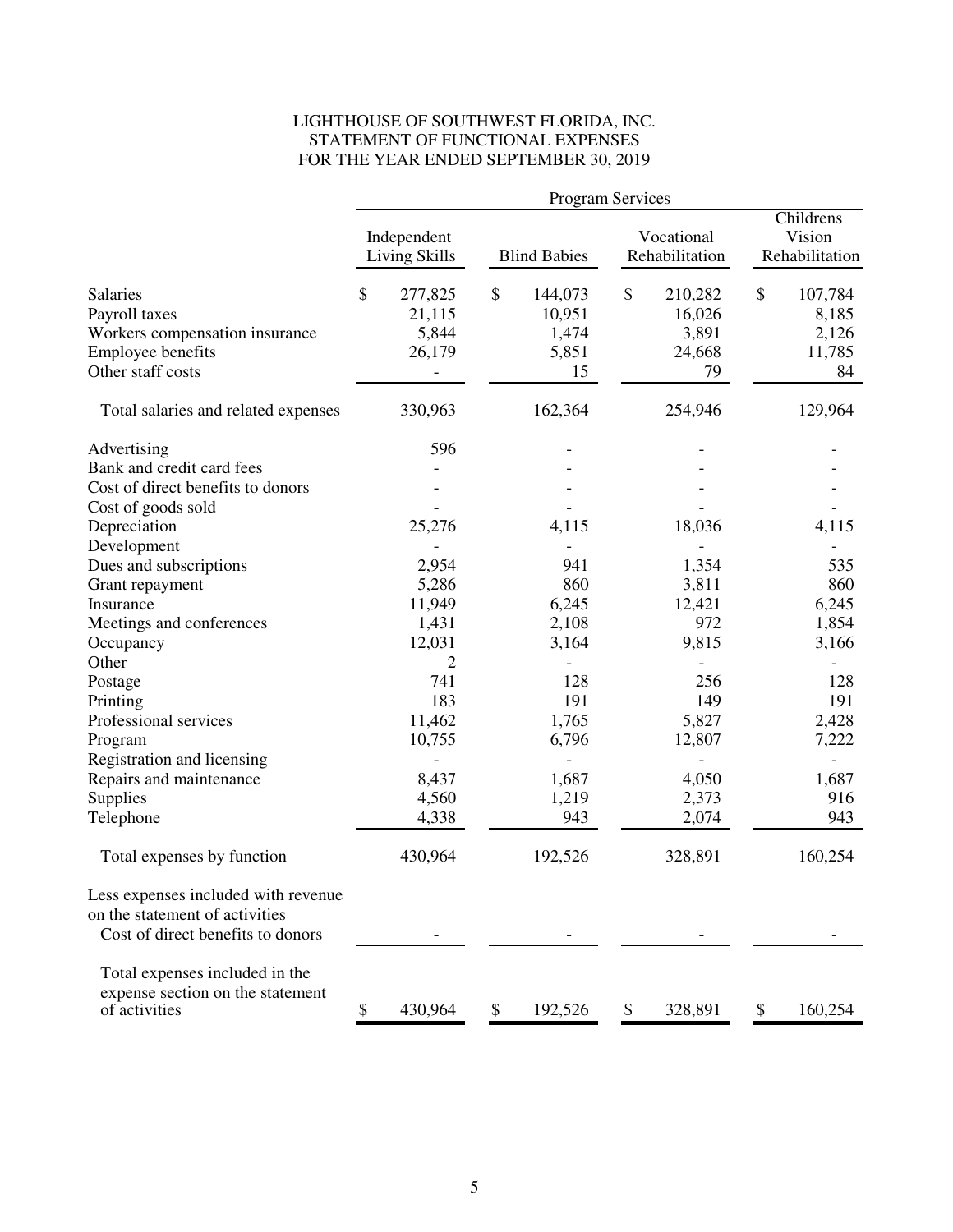# Program

Services

|                                                                                     | Other                    | General and<br>Administrative | <b>Fund Raising</b>      |              | Total     |
|-------------------------------------------------------------------------------------|--------------------------|-------------------------------|--------------------------|--------------|-----------|
| <b>Salaries</b>                                                                     | \$<br>4,641              | \$<br>11,313                  | \$<br>32,618             | $\mathbb{S}$ | 788,536   |
| Payroll taxes                                                                       | 353                      | 860                           | 2,483                    |              | 59,973    |
| Workers compensation insurance                                                      | 90                       | 426                           | 670                      |              | 14,521    |
| Employee benefits                                                                   | 424                      | 1,294                         | 4,228                    |              | 74,429    |
| Other staff costs                                                                   | $\overline{\phantom{0}}$ | 10,618                        | $\overline{\phantom{a}}$ |              | 10,796    |
| Total salaries and related expenses                                                 | 5,508                    | 24,511                        | 39,999                   |              | 948,255   |
| Advertising                                                                         |                          |                               | 581                      |              | 1,177     |
| Bank and credit card fees                                                           |                          | 243                           | $\blacksquare$           |              | 243       |
| Cost of direct benefits to donors                                                   |                          | $\overline{\phantom{a}}$      | 12,149                   |              | 12,149    |
| Cost of goods sold                                                                  | 5,028                    |                               |                          |              | 5,028     |
| Depreciation                                                                        | 185                      | 3,527                         | 3,527                    |              | 58,781    |
| Development                                                                         |                          |                               | 2,475                    |              | 2,475     |
| Dues and subscriptions                                                              | 80                       | 460                           | 308                      |              | 6,632     |
| Grant repayment                                                                     |                          | 738                           | 738                      |              | 12,293    |
| Insurance                                                                           | 195                      | 2,059                         | 2,059                    |              | 41,173    |
| Meetings and conferences                                                            |                          | 5,058                         | 213                      |              | 11,636    |
| Occupancy                                                                           | 317                      | 1,582                         | 1,583                    |              | 31,658    |
| Other                                                                               | 81                       | 1,619                         | 426                      |              | 2,128     |
| Postage                                                                             | 188                      | 58                            | 64                       |              | 1,563     |
| Printing                                                                            |                          | 70                            | 385                      |              | 1,169     |
| Professional services                                                               | 210                      | 16,814                        | 373                      |              | 38,879    |
| Program                                                                             | 4,669                    | 4,414                         | 1,630                    |              | 48,293    |
| Registration and licensing                                                          |                          | 411                           | $\overline{a}$           |              | 411       |
| Repairs and maintenance                                                             |                          | 506                           | 506                      |              | 16,873    |
| Supplies                                                                            | 88                       | 1,170                         | 188                      |              | 10,514    |
| Telephone                                                                           | 189                      | 502                           | 559                      |              | 9,548     |
| Total expenses by function                                                          | 16,738                   | 63,742                        | 67,763                   |              | 1,260,878 |
| Less expenses included with revenue<br>on the statement of activities               |                          |                               |                          |              |           |
| Cost of direct benefits to donors                                                   |                          |                               | (12, 149)                |              | (12, 149) |
| Total expenses included in the<br>expense section on the statement<br>of activities | \$<br>16,738             | \$<br>63,742                  | \$<br>55,614             | \$           | 1,248,729 |

The accompanying notes are an integral part of the financial statements. Read Independent Auditor's Report.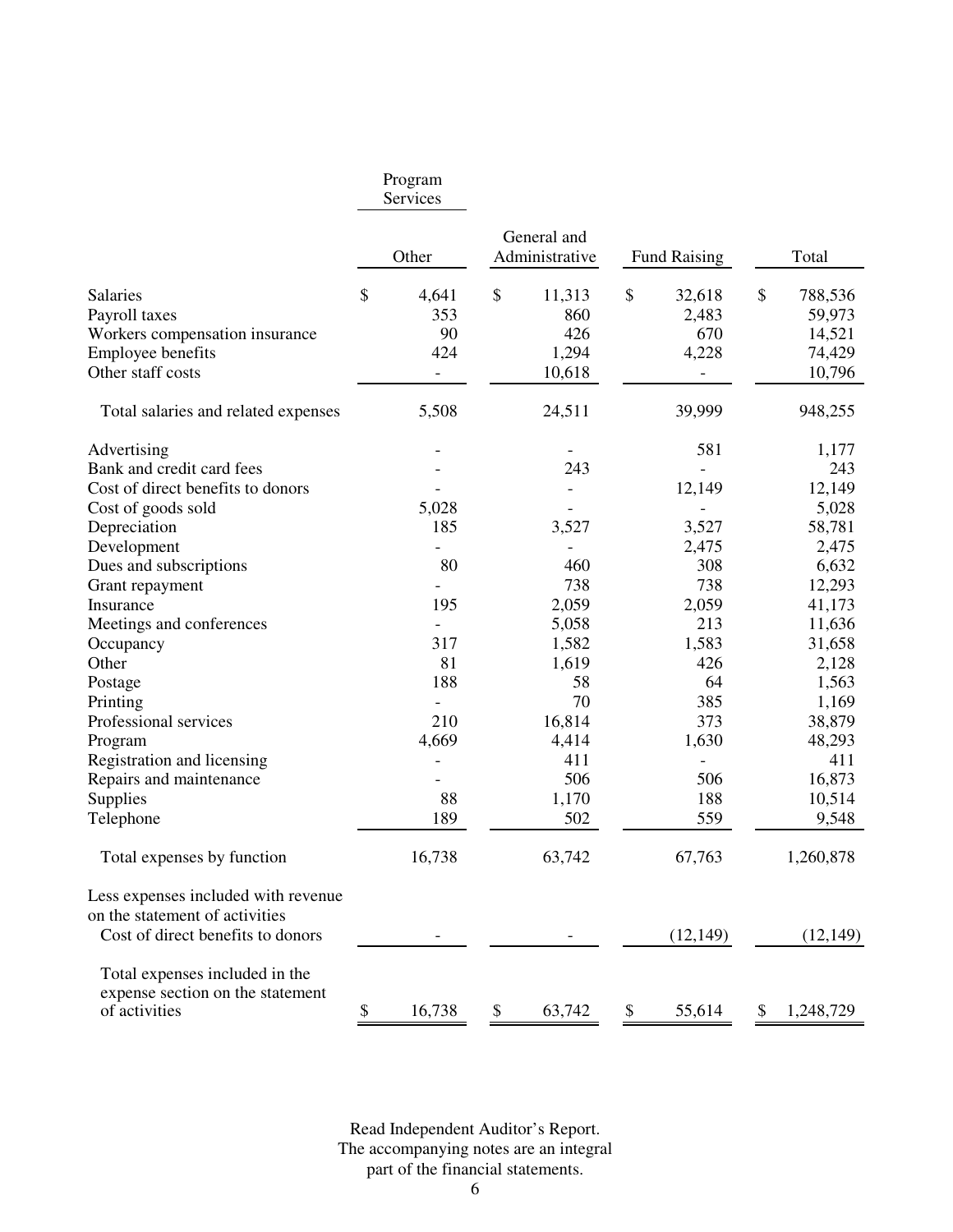# LIGHTHOUSE OF SOUTHWEST FLORIDA, INC. STATEMENT OF CASH FLOWS FOR THE YEAR ENDED SEPTEMBER 30, 2019

| <b>Cash Flows From Operating Activities</b>                           |               |
|-----------------------------------------------------------------------|---------------|
| Change in net assets                                                  | \$<br>126,481 |
| Adjustments to reconcile change in net assets to net cash provided by |               |
| operating activities:                                                 |               |
| Non-cash contribution of investments                                  | (55, 936)     |
| Non-cash contribution of property and equipment                       | (42, 437)     |
| Gain on disposal of property and equipment                            | (8, 478)      |
| Net gain on investments                                               | (16, 726)     |
| Depreciation                                                          | 58,781        |
| Changes in:                                                           |               |
| Accounts receivable                                                   | 694           |
| Grants receivable                                                     | 7,304         |
| Prepaid expenses                                                      | 4,772         |
| Inventory                                                             | (2,552)       |
| Accounts payable and accrued expenses                                 | (56, 424)     |
| Accrued compensated absences                                          | 7,331         |
| Net cash provided by operating activities                             | 22,810        |
| <b>Cash Flows From Investing Activities</b>                           |               |
| Purchase of investments                                               | (2,306)       |
| Proceeds from sale of investments                                     | 39,918        |
| Purchase of property and equipment                                    | (6,794)       |
| Proceeds from sale of property and equipment                          | 13,658        |
| Net cash provided by investing activities                             | 44,476        |
| Net change in cash and cash equivalents                               | 67,286        |
| Cash and cash equivalents, beginning of year                          | 161,021       |
| Cash and cash equivalents, end of year                                | 228,307       |

| Supplemental Information                        |        |
|-------------------------------------------------|--------|
| Interest paid                                   |        |
| Non-cash contribution of investments            | 55,936 |
| Non-cash contribution of property and equipment | 42.437 |

Read Independent Auditor's Report. The accompanying notes are an integral part of the financial statements.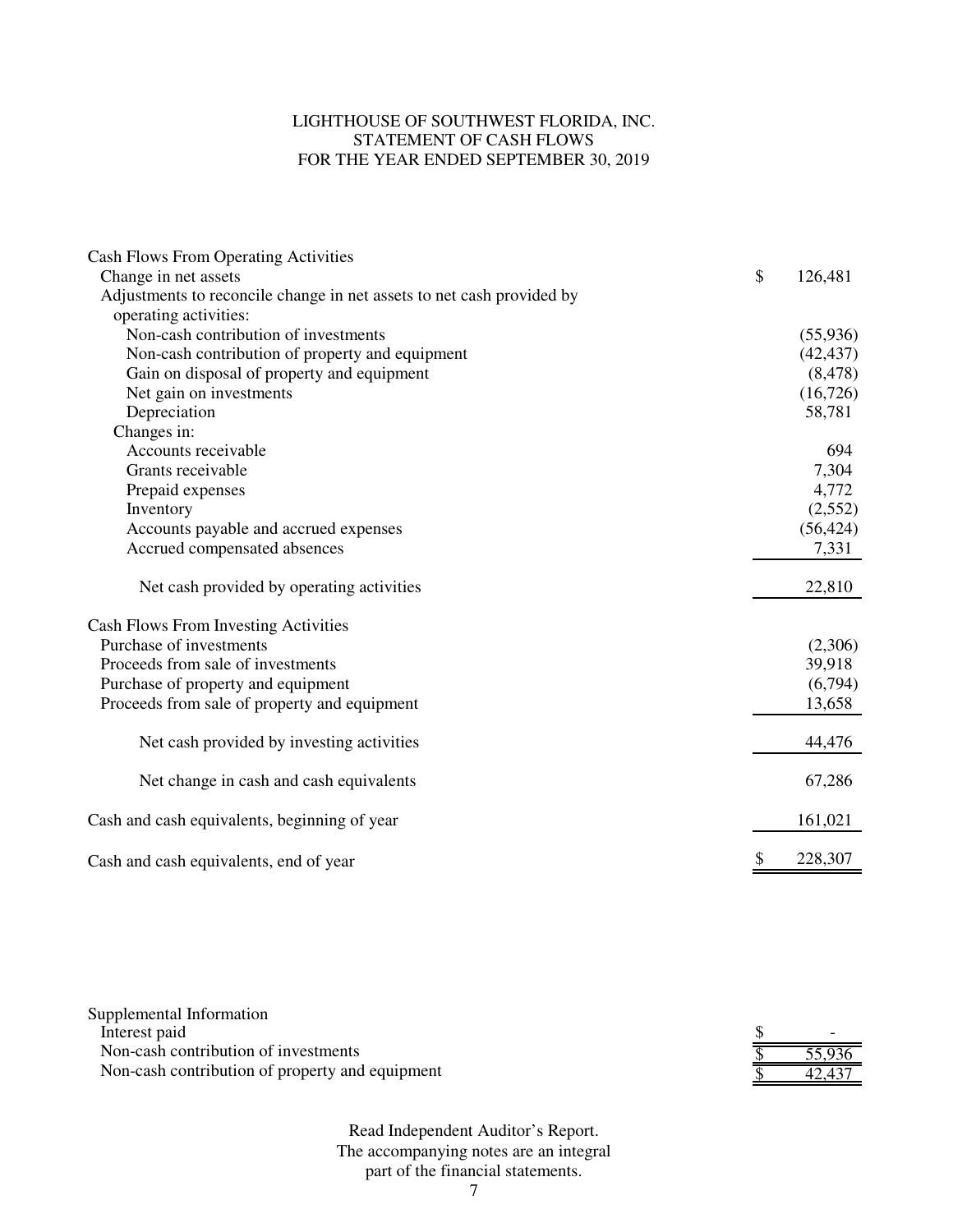### **NOTE 1 - THE ORGANIZATION**

Lighthouse of Southwest Florida, Inc. formerly Visually Impaired Persons of Southwest Florida, Inc. (the "Organization") was incorporated on August 12, 1974, under the laws of Florida as a corporation not-for-profit. Through its programs, the Organization seeks to meet the needs of blind and visually impaired individuals with a variety of services designed to promote adjustment to blindness and enhance independent living skills.

The Organization's program services include support and guidance for the visually impaired and blind of all ages to enable independence and productivity in society.

### **NOTE 2 - DATE OF MANAGEMENT'S REVIEW**

In preparing the financial statements, the Organization has evaluated events and transactions for potential recognition or disclosure through January 28, 2020, the date that the financial statements were available to be issued.

### **NOTE 3 - SUMMARY OF SIGNIFICANT ACCOUNTING POLICIES**

#### Basis of Accounting

The Organization prepares its financial statements on the accrual basis of accounting in accordance with accounting principles generally accepted in the United States of America. Under this method of accounting, revenues are recognized when earned and expenses are recognized when incurred.

#### Financial Statement Presentation

The Organization reports information regarding its financial position and activities according to the following net assets classifications:

Net assets without donor restrictions are not subject to donor-imposed restrictions and may be expended for any purpose in performing the primary objectives of the Organization. These net assets may be used at the discretion of the Organization's management and Board of Directors (the "Board").

Net assets with donor restrictions are subject to stipulations imposed by donors, and grantors. Some donor restrictions are temporary in nature; those restrictions will be met by actions by the Organization or by the passage of time. Other donor restrictions are perpetual in nature, whereby the donor has stipulated the funds be maintained in perpetuity.

#### Investments

Investment purchases are recorded at cost, or if donated, at fair value on the date of donation. Thereafter, investments are reported at their fair values in the statement of financial position. Net investment return (loss) is reported in the statement of activities and consists of realized and unrealized capital gains and losses, less external and direct internal investment expenses.

Gains or losses on equity securities sold are based on the specific identification method. Interest is recorded when earned. Dividends are accrued as of the ex-dividend date.

Restricted investments consist of holdings related to the donor restricted endowment fund.

#### Read Independent Auditor's Report.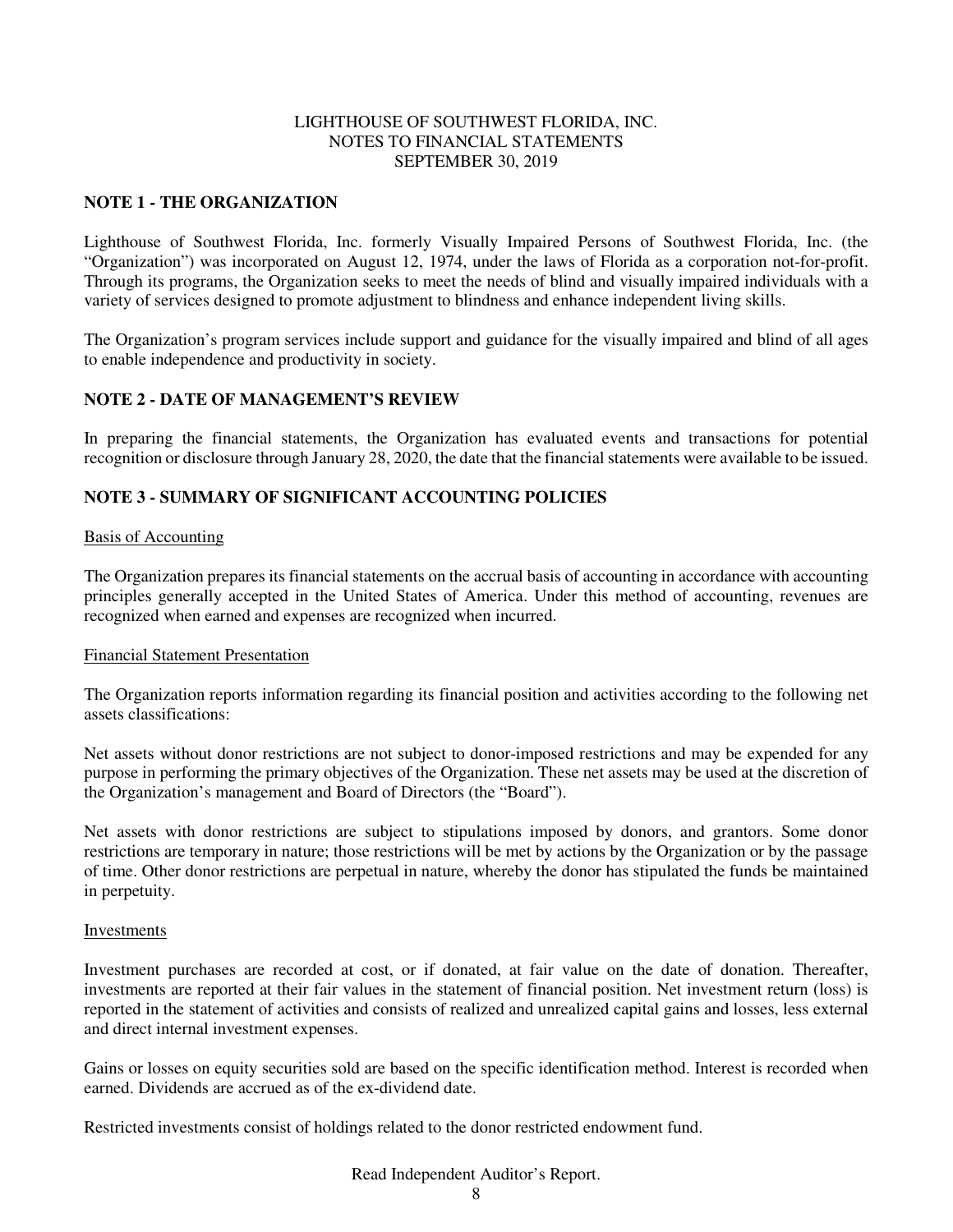## **NOTE 3 - SUMMARY OF SIGNIFICANT ACCOUNTING POLICIES (Continued)**

#### Grants Receivable

The Organization's management has reviewed receivables outstanding as of September 30, 2019, and considers them to be fully collectible. Based on this and the Organization's prior history of insignificant bad debt on receivables, no allowance for uncollectible accounts is considered necessary. Bad debt expense is recognized during the period in which a specific account is determined to be uncollectible. There was no bad debt expense for the year ended September 30, 2019.

#### Property and Equipment

Property and equipment additions over \$500 are recorded at cost. Donated assets are recorded at their fair market value at the time of donation. Depreciation is recognized using the straight-line method over the estimated useful lives of the assets, as further described in Note 8. The cost of maintenance and repairs that do not improve or extend the useful lives of the respective assets are expensed as incurred.

The Organization reviews the carrying value of property and equipment for impairment whenever events or circumstances indicate that the carrying amount of an asset may not be recoverable. When considered impaired, an impairment loss is recognized to the extent the carrying value exceeds the fair value of the asset.

#### Compensated Absences

The Organization accumulates and records a liability for compensated absences accrued by employees. Unused personal time off has been accrued as a liability in the amount of \$16,757 for the year ended September 30, 2019.

#### Income Taxes

The Organization is exempt from federal income taxes pursuant to Section  $501(c)(3)$  of the Internal Revenue Code, though it is subject to tax on income unrelated to its exempt purpose, unless that income is otherwise excluded by the Code. The Organization is a not-for-profit Florida corporation, and therefore, is not subject to state income taxes. Accordingly, no provision for income taxes has been made. The Organization is not considered a private foundation within the meaning of Section 509(a) of the Code. The Organization is annually required to file a Return of Organization Exempt from Income Tax (Form 990) with the IRS. The Organization's Form 990 remains subject to examination by the Internal Revenue Service for three years from the date of filing.

Management has analyzed its various federal filing positions and believes that the Organization's income tax filing positions and deductions are well documented, supported and contain no uncertain tax positions. Additionally, management believes that no accruals for tax liabilities, interest or penalties are required. Therefore, no reserves for uncertain income tax positions have been recorded. Further, no interest or penalties have been included since no reserves were recorded. When applicable, such interest and penalties will be reported as income tax expense.

### Fair Value of Financial Instruments

Substantially all of the Organization's assets and liabilities, excluding prepaid expenses, land, building, and equipment, are considered financial instruments. These assets and liabilities are reflected at fair value, or at carrying amounts that approximate fair value because of the short maturity of the instrument.

### Read Independent Auditor's Report.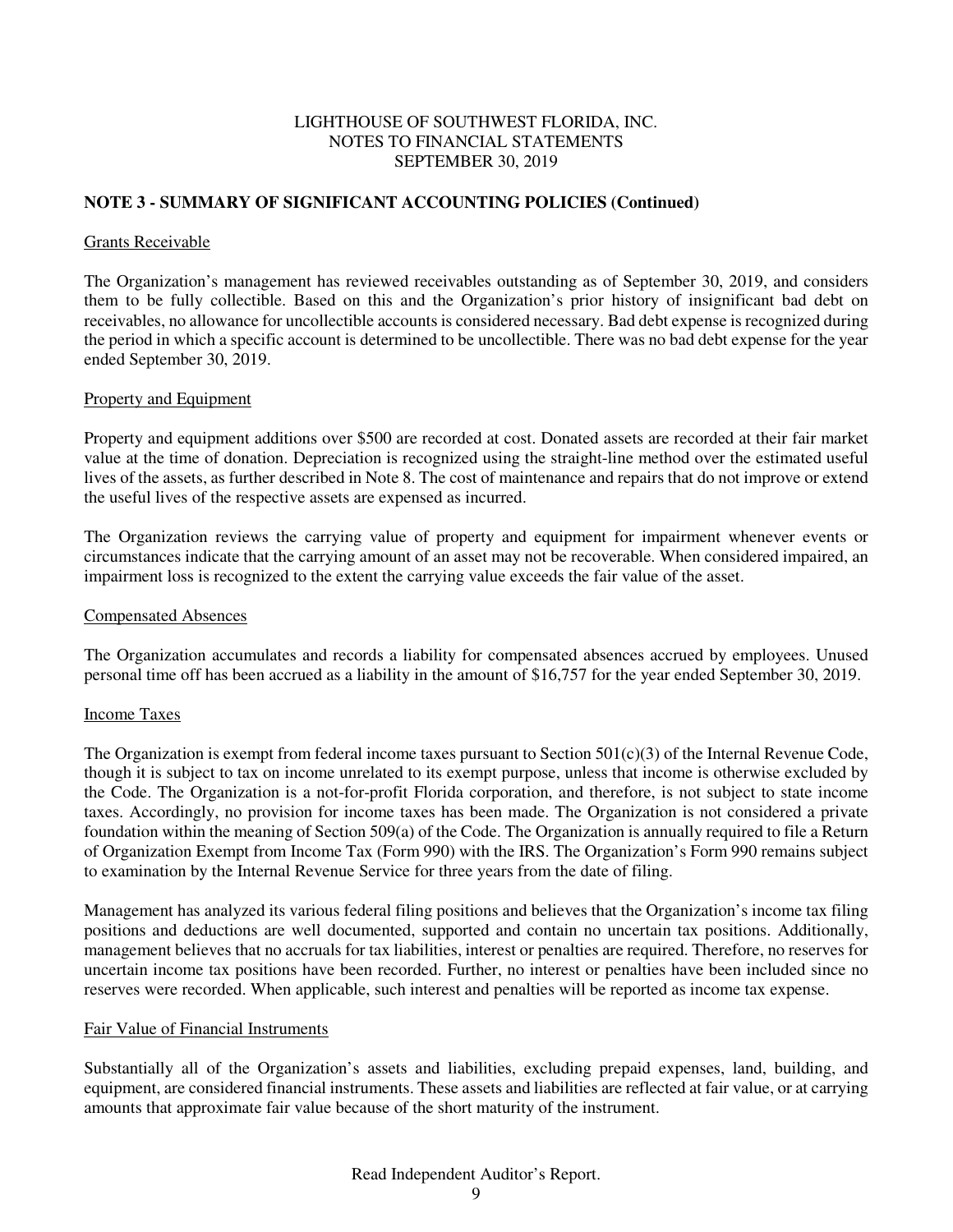## **NOTE 3 - SUMMARY OF SIGNIFICANT ACCOUNTING POLICIES (Continued)**

#### Fair Value of Financial Instruments (Continued)

The fair value of substantially all equity securities is determined by quoted market prices and debt securities are determined by the broker using a third party source. The fair value of pooled funds with significant unobservable inputs is determined by a community foundation and is based on the allocation of the Organization's investment in their general endowment fund.

### Revenue Recognition

Revenue is recognized when earned. Program service fees and payments under cost-reimbursable contracts received in advance are deferred to the applicable period in which the related services are performed or expenditures are incurred, respectively.

Contributions received are recorded as net assets without donor restrictions or net assets with donor restrictions, depending on the existence and/or nature of any donor-imposed restrictions. Contributions that are restricted by the donor are reported as an increase in net assets without donor restrictions if the restriction expires in the reporting period in which the contribution is recognized. All other donor restricted support is reported as an increase in donor restricted net assets, depending on the nature of the restriction. When a restriction expires (that is, when a stipulated time restriction ends or a purpose restriction is accomplished), net assets with donor restrictions are reclassified to net assets without donor restrictions and reported in the statement of activities as net assets released from restrictions.

Contributed property and equipment are recorded at fair value at the date of donation. Contributions with donorimposed stipulations regarding how long the contributed assets must be used are recorded as net assets with donor restrictions; otherwise, the contributions are recorded as net assets without donor restrictions.

Support from federal, state and local grants is recorded based upon the terms of the grantor allotment, which generally provide that revenues are earned when the allowable costs of the specific grant provisions have been incurred.

#### Donated Services and In-kind Contributions

In-kind contributions are recorded as contributions in the accompanying financial statements at their estimated fair market value on the date of receipt.

Contributions of services are recognized only if services received (a) create or enhance non-financial assets or (b) require specialized skills, are provided by the individuals possessing those skills, and would typically be purchased if not provided by donation. The Organization received contributions of services totaling \$23,260 for the year ended September 30, 2019.

#### Advertising Costs

Advertising costs are expensed as incurred and approximated \$1,177 during the year ended September 30, 2019.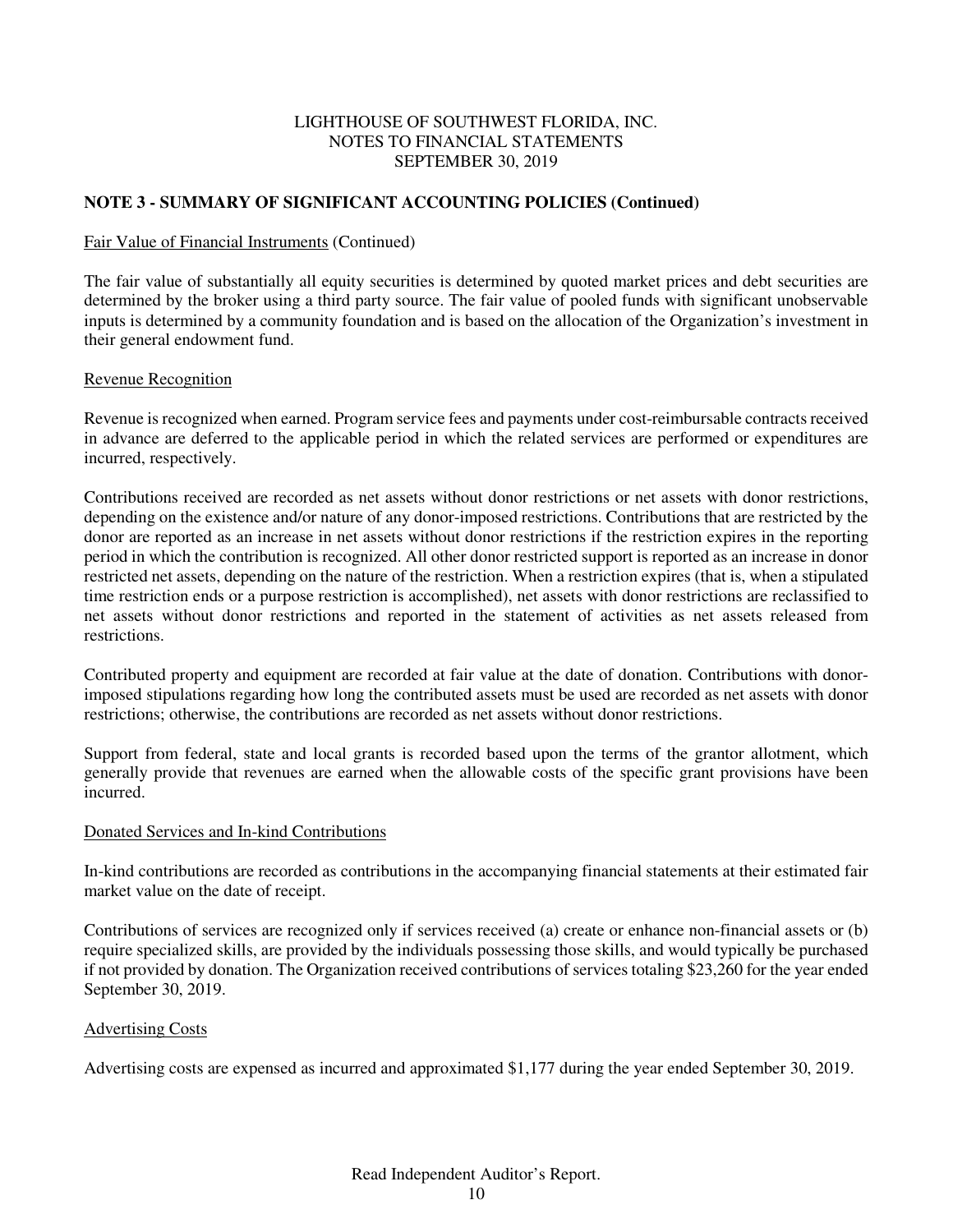## **NOTE 3 - SUMMARY OF SIGNIFICANT ACCOUNTING POLICIES (Continued)**

### Cash Flows

For purposes of the statement of cash flows, the Organization considers all highly liquid debt instruments purchased with an original maturity date of three months or less to be cash equivalents.

The Organization made no cash payments for income tax or interest during the year ended September 30, 2019.

### Functional Allocation of Expenses

The costs of program and supporting services activities have been summarized on a functional basis in the statement of activities. The statement of functional expenses presents the natural classification detail of expenses by function. Salaries and related expenses are allocated based on job descriptions and an informal time study prepared by management. Expenses, other than salaries and related expenses, which are not directly identifiable by program or supporting services, include: depreciation, personnel administration and accounting, and are allocated based on the best estimates of management using the square footage method.

### Estimates

The preparation of financial statements in conformity with accounting principles generally accepted in the United States of America requires management to make estimates and assumptions that affect the reported amount of assets and liabilities and disclosure of contingent assets and liabilities as of the date of the financial statements and the reported amount of revenue and expenses during the reporting period. Actual results could differ from those estimates, and those differences could be material.

## New Accounting Pronouncement

On August 18, 2016, FASB issued Accounting Standards Update (ASU) 2016-14, Not-for-Profit Entities (Topic 958) *Presentation of Financial Statements of Not-for-Profit Entities*. The update addresses the complexity and understandability of net asset classification, deficiencies in information about liquidity and availability of resources, and the lack of consistency in the type of information provided about expenses and investment return. The Organization has implemented ASU 2016-14 and have adjusted the presentation of these financial statements accordingly. The ASU has been applied retrospectively to all periods presented.

## **NOTE 4 - CONCENTRATION OF CREDIT RISK**

The Organization maintains cash balances at one financial institution. Accounts at the commercial banking institution are insured by the Federal Deposit Insurance Corporation (the "FDIC") up to \$250,000. As of September 30, 2019, the balance was fully insured, based on the bank statement balances less the FDIC insurance. Cash and cash equivalents at investment services companies totaling \$23,930 as of September 30, 2019, are not insured by the FDIC.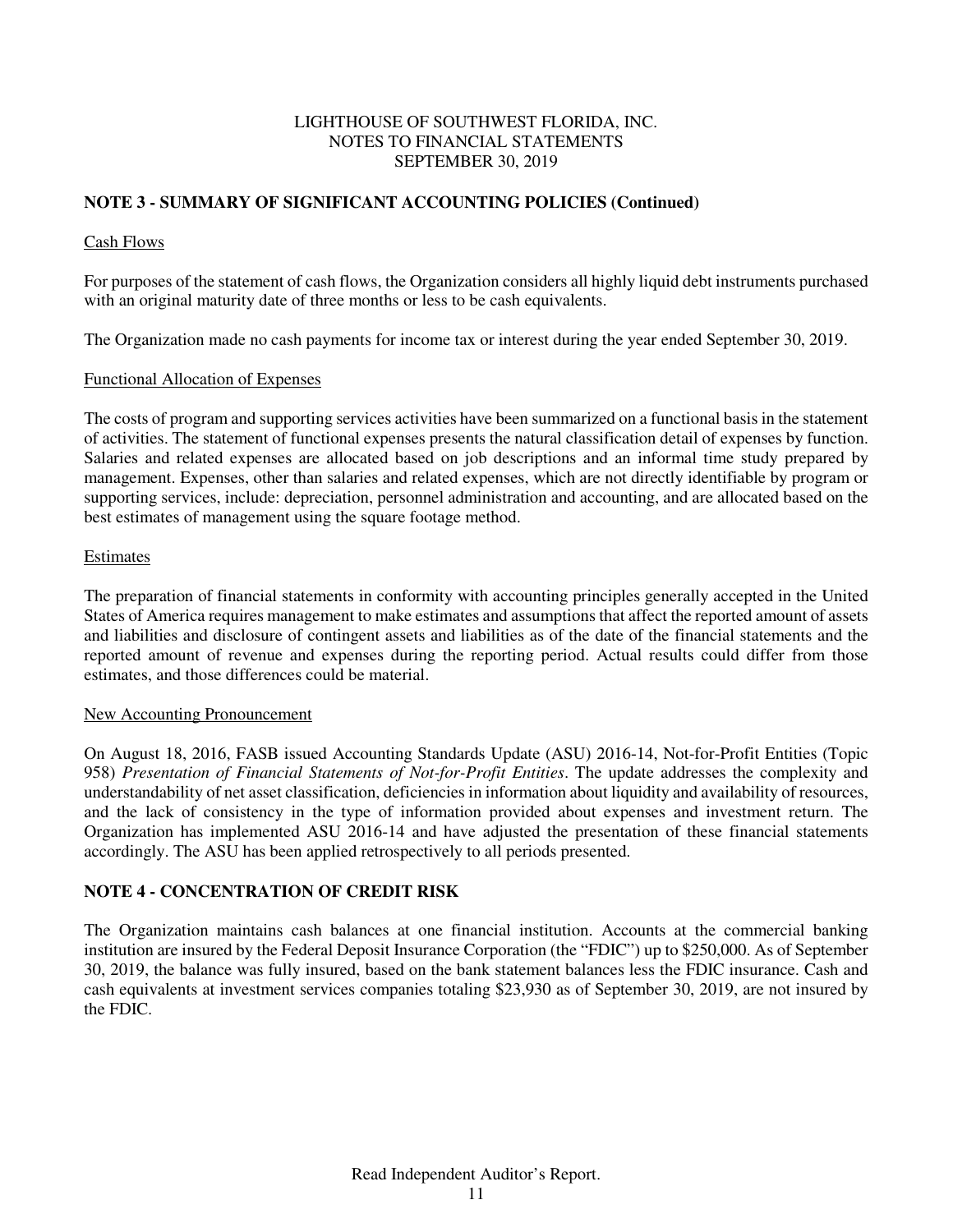## **NOTE 5 - AVAILABILITY AND LIQUIDITY**

Financial assets available for general expenditure, that is, without donor or other restrictions limiting their use, within one year of the balance sheet date, comprise the following:

| Financial assets at year end:                           |               |
|---------------------------------------------------------|---------------|
| Cash and cash equivalents                               | \$<br>228,307 |
| Investments                                             | 464,254       |
| Grants receivable                                       | 86,775        |
| Total financial assets                                  | 779,336       |
| Less amounts not available to be used within one year:  |               |
| Accounts payable and accrued expenses                   | 57,023        |
| Accrued compensated absences                            | 16,757        |
| Net assets with donor restrictions                      | 65,457        |
| Less net assets with purpose restrictions to be met in  |               |
| less than a year                                        | (65, 457)     |
|                                                         | 73,780        |
| Financial assets available to meet general expenditures |               |
| over the next year                                      | \$<br>705,556 |

The Organization's goal is to maintain financial assets to meet three months of operating expenses, which is approximately \$416,000. This period of time was determined by management's review of the typical life cycle of converting its financial assets to cash and typical payments of amounts owed. As part of its liquidity plan, excess cash is invested in short-term investments, including money market accounts.

### **NOTE 6 - INVESTMENTS**

Investments consisted of the following as of September 30, 2019:

| Mutual funds             | <b>S</b> | 80,962  |
|--------------------------|----------|---------|
| Pooled funds             |          | 25,219  |
| <b>Equity securities</b> |          | 481,468 |
| <b>REITs</b>             |          | 120,510 |
| Annuities                |          | 158,199 |
|                          |          | 866,358 |

Investment fees totaling \$3,776 for the year ended September 30, 2019, were netted against investment return.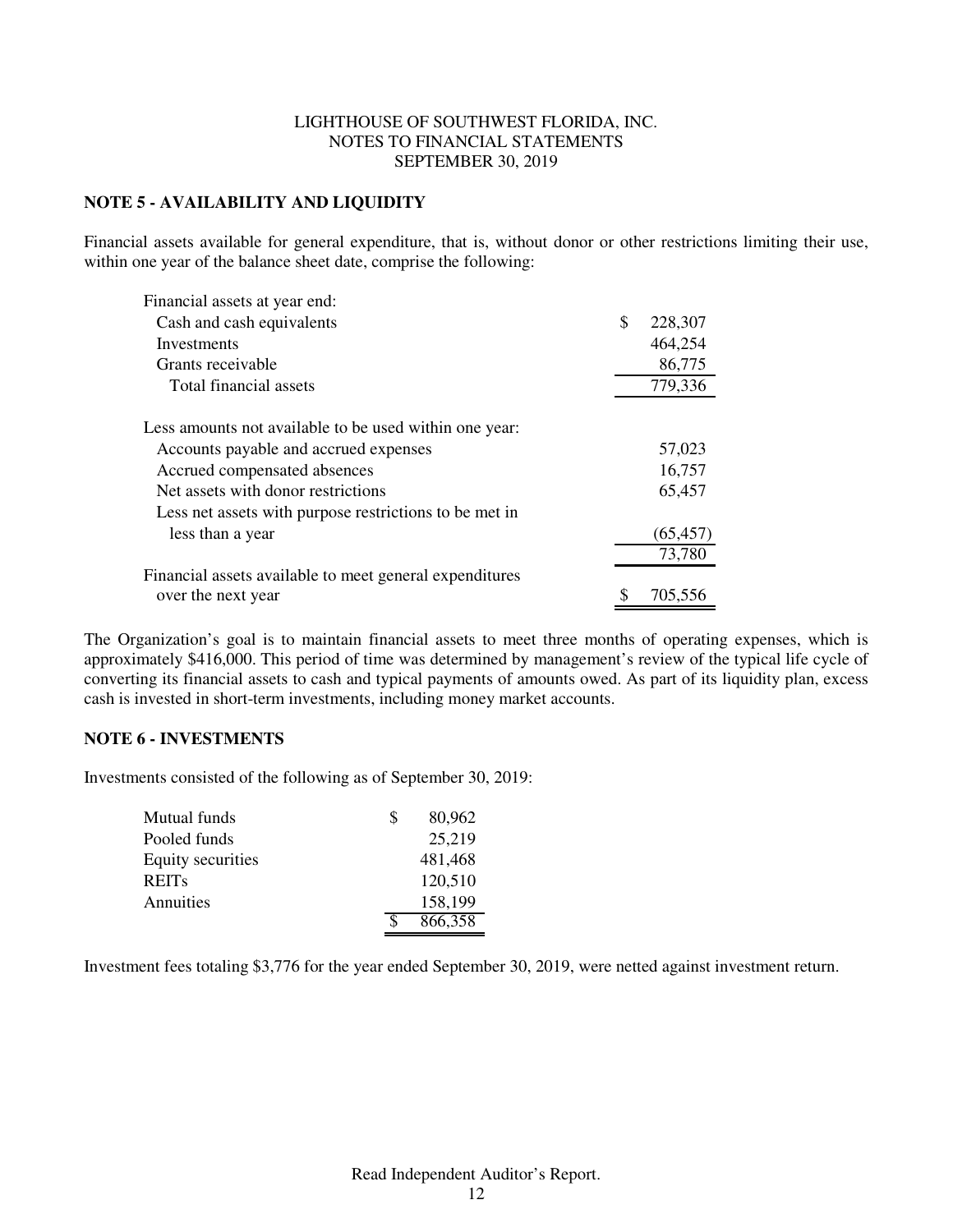### **NOTE 6 - INVESTMENTS (Continued)**

The following are the major categories of assets measured at fair value on a recurring basis during the year ended September 30, 2019, using quoted prices in active markets for identical assets (Level 1); significant other observable inputs (Level 2); and significant unobservable inputs (Level 3).

|                   | Level 1:             |             |    |              |              |             |
|-------------------|----------------------|-------------|----|--------------|--------------|-------------|
|                   | Quoted               |             |    |              |              |             |
|                   | Prices in            | Level $2:$  |    |              |              |             |
|                   | Active               | Significant |    | Level $3:$   |              |             |
|                   | Markets for          | Other       |    | Significant  |              |             |
|                   | Identical            | Observable  |    | Unobservable |              | Total as of |
| Description       | Assets               | Inputs      |    | Inputs       |              | 9/30/19     |
| Mutual funds      | \$<br>80,962         | \$          | \$ |              | $\mathbb{S}$ | 80,962      |
| Pooled funds      |                      |             |    | 25,219       |              | 25,219      |
| Equity securities | 481,468              |             |    |              |              | 481,468     |
| <b>REITs</b>      |                      |             |    | 120,510      |              | 120,510     |
| Annuities         |                      |             |    | 158,199      |              | 158,199     |
|                   | $\overline{562,}430$ | \$          | S  | 303,928      | \$           | 866,358     |

Fair value measurements using significant unobservable inputs (Level 3) as of September 30, 2019:

|                        | Fair Value Measurements Using Significant<br>Observable Inputs (Level3) |                        |    |                         |       |              |       |           |  |
|------------------------|-------------------------------------------------------------------------|------------------------|----|-------------------------|-------|--------------|-------|-----------|--|
|                        |                                                                         | Available-for-sale     |    |                         | Other |              |       |           |  |
|                        |                                                                         | <b>Debt Securities</b> |    | <b>Fund Investments</b> |       |              |       |           |  |
|                        |                                                                         | Annuities              |    | Pooled Funds            |       | <b>REITs</b> | Total |           |  |
| Beginning balance      | \$                                                                      | 175,349                | \$ | 26,447                  | \$    | 139,427      | \$    | 341,223   |  |
| Purchases              |                                                                         |                        |    |                         |       |              |       |           |  |
| Redemptions            |                                                                         | (9,593)                |    | (1,049)                 |       | (12, 159)    |       | (22, 801) |  |
| Total gains or losses  |                                                                         |                        |    |                         |       |              |       |           |  |
| (realized/unrealized)  |                                                                         |                        |    |                         |       |              |       |           |  |
| included in earnings   |                                                                         | (7, 557)               |    | (9)                     |       | (6,758)      |       | (14,324)  |  |
| Interest and dividends |                                                                         |                        |    | 396                     |       |              |       | 396       |  |
| Fees                   |                                                                         |                        |    | (566)                   |       |              |       | (566)     |  |
| Ending balance         |                                                                         | 158,199                | \$ | 25,219                  | \$    | 120,510      |       | 303,928   |  |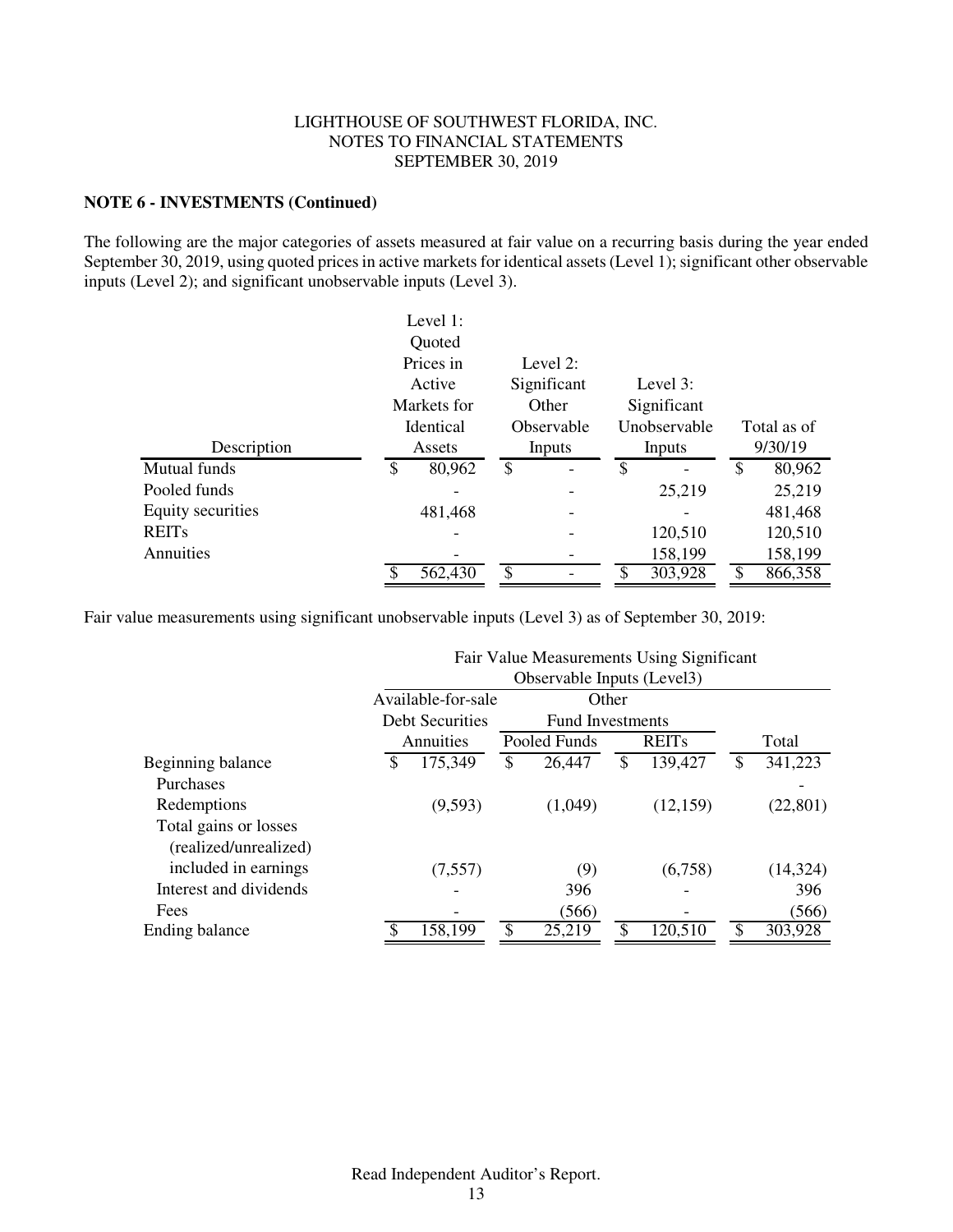### **NOTE 7 - GRANTS RECEIVABLE**

Grants receivable consisted of the following as of September 30, 2019:

| Division of Blind Srvices | 58,788 |
|---------------------------|--------|
| FDOT                      | 12,813 |
| Lee County                | 5,087  |
| State of Florida          | 4,961  |
| FAASB                     | 4,354  |
| <b>Hendry County</b>      | 772    |
|                           | 86,775 |

### **NOTE 8 - PROPERTY AND EQUIPMENT**

Property and equipment consisted of the following as of September 30, 2019:

|                                | Estimated           |   |            |
|--------------------------------|---------------------|---|------------|
|                                | <b>Useful Lives</b> |   |            |
| Land                           | N/A                 | S | 68,462     |
| Building and improvements      | 3-30 years          |   | 665,634    |
| Furniture and equipment        | $3-10$ years        |   | 91,122     |
| Vehicles                       | 5 years             |   | 208,989    |
|                                |                     |   | 1,034,207  |
| Less: accumulated depreciation |                     |   | (720, 976) |
|                                |                     |   | 313,231    |

Depreciation expense was \$58,781 for the year ended September 30, 2019.

## **NOTE 9 - OPERATING LEASES**

The Organization has a 63 month lease agreement for a copier ending in May 2023, with automatic one year renewals unless cancelled in accordance with the terms of the agreement. The Organization also has a 51 month lease agreement for a postage meter ending in September 2022. Lease expense for the copier and postage meter was \$4,835 and \$452, respectively, for the year ended September 30, 2019, included in repairs and maintenance expense, and is allocated between program and supporting services.

Future minimum payments required under the terms of the operating leases are as follows:

| Years ending September 30, | Copier | Postage                  | Total |
|----------------------------|--------|--------------------------|-------|
| 2020                       | 4,738  | 452                      | 5,190 |
| 2021                       | 4,738  | 452                      | 5,190 |
| 2022                       | 4,738  | 339                      | 5,077 |
| 2023                       | 3,159  | $\overline{\phantom{0}}$ | 3,159 |
|                            | 17,373 | .243                     | 8,616 |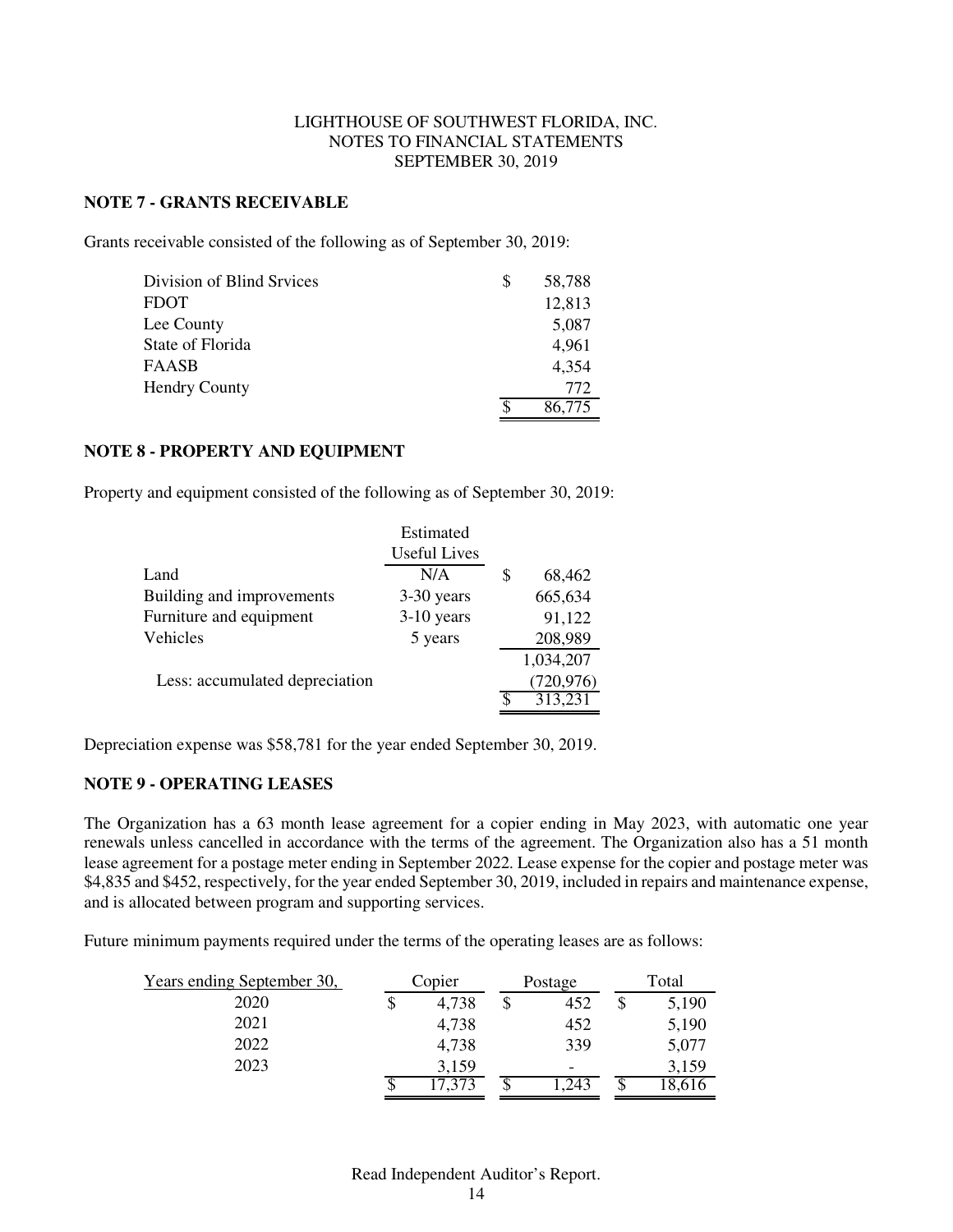#### **NOTE 10 - NET ASSETS**

Net assets without donor restrictions consisted of the following as of September 30, 2019:

| Undesignated                     | 649,253 |
|----------------------------------|---------|
| Equity in property and equipment | 313,231 |
|                                  | 962,484 |

Net assets with donor restrictions consisted of the following as of September 30, 2019:

| Specific purpose:       |             |
|-------------------------|-------------|
| Blind babies program    | \$<br>9.254 |
| Childrens program       | 31,132      |
| <b>Transition teen</b>  | 25,071      |
| Total specific purpose  | 65,457      |
| Perpetual:<br>Endowment | 402,104     |
|                         | 467,561     |
|                         |             |

#### **NOTE 11 - ENDOWMENT**

The Organization has interpreted the Florida Uniform Prudent Management of Institutional Funds Act (FUPMIFA) as requiring the preservation of the fair value of the original gift as of the gift date of donor-restricted endowment funds absent explicit donor stipulations to the contrary. As of September 30, 2019, there were no such donor stipulations. As a result of this interpretation, the Organization retains in perpetuity (a) the original value of initial and subsequent gift amounts (including promises to give at fair value) donated to the Endowment and (b) any accumulations to the endowment made in accordance with the direction of the applicable donor gift instrument at the time the accumulation is added. Donor restricted amounts not retained in perpetuity are subject to appropriation for expenditures by the Organization in a manner consistent with the standard prudence prescribed by FUPMIFA. The Organization considers the following factors in making a determination to appropriate or accumulate donor restricted endowment fund: (a) the duration and preservation of the various funds, (b) the purposes of the Organization and the donor-restricted endowment funds, (c) general economic conditions, (d) the possible effect of inflation and deflation, (e) the expected total return from income and the appreciation of investments, (f) other resources of the Organization, and (g) the Organization's investment policies.

The composition of endowment net assets and the changes in endowment net assets are as follows for the year ended September 30, 2019:

|                               | With Donor   |                    |  |
|-------------------------------|--------------|--------------------|--|
|                               | Restrictions |                    |  |
| Balance - October 1, 2018     |              | 337,600            |  |
| Investment return, net        |              | 19,067             |  |
| Contributions                 |              | 64,504             |  |
| Appropriation for expenditure |              | (19,067)           |  |
| Balance - September 30, 2019  |              | $\sqrt{402}$ , 104 |  |

### Read Independent Auditor's Report.